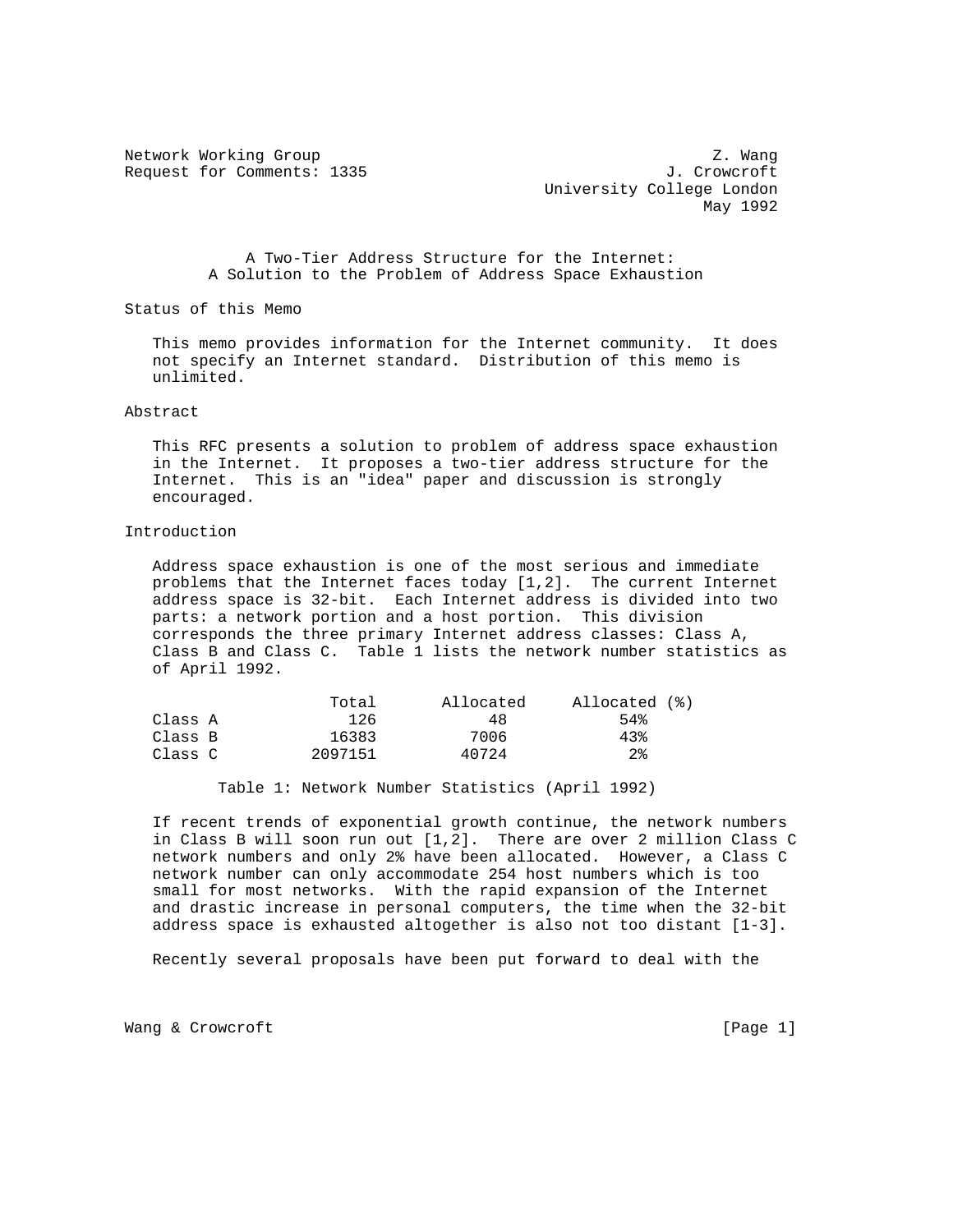immediate problem [1-4]. The Supernetting and C-sharp schemes attempt to make the Class C numbers more usable by re-defining the way in which Class C network numbers are classified and assigned [3,4]. Both schemes require modifications to the exterior routing algorithms and global coordination across the Internet may be required for the deployment. The two schemes do not expand the total number of addresses available to the Internet and therefore can only be used as a short-term fix for next two or three years. Schemes have also been put forwarded in which the 32-bit address field is replaced with a field of the same size but with different meaning and the gateways on the boundary re-write the address when the packet crossed the boundary [1,2,5]. Such schemes, however, requires substantial changes to the gateways and the exterior routing algorithm.

 In this paper, we present an alternative solution to the problem of address space exhaustion. The "Dual Network Addressing (DNA)" scheme proposed here is based on a two-tier address structure and sharing of addresses. It requires no modifications to the exterior routing algorithms and any networks can adopt the scheme individually at any time without affecting other networks.

### The Scheme

 The DNA scheme attempts to reduce the waste in using the Internet addresses. A useful analogy to our scheme is the extension system used in the telephone system. Many large organizations usually have extensive private telephone networks for internal use and at the mean time hire a limited number of external lines for communications with the outside world. In such a telephone system, important offices may have direct external lines and telephones in the public areas may be restricted to internal calls only. The majority of the telephones can usually make both internal calls and external calls. But they must share a limited number of external lines. When an external call is being made, a pre-defined digit has to be pressed so that an external line can be allocated from the poll of external lines.

 In the DNA scheme, there are two types of Internet addresses: Internal addresses and External addresses. An internal address is an Internet address only used within one network and is unique only within that network. An interface with an internal address can only communicate with another interface with an internal address in the same network. An external address is unique in the entire Internet and an interface with an external address can communicate directly to another interface with an external address over the Internet. All current Internet addresses are external addresses.

In effect, the external addresses form one global Internet and the

Wang & Crowcroft [Page 2]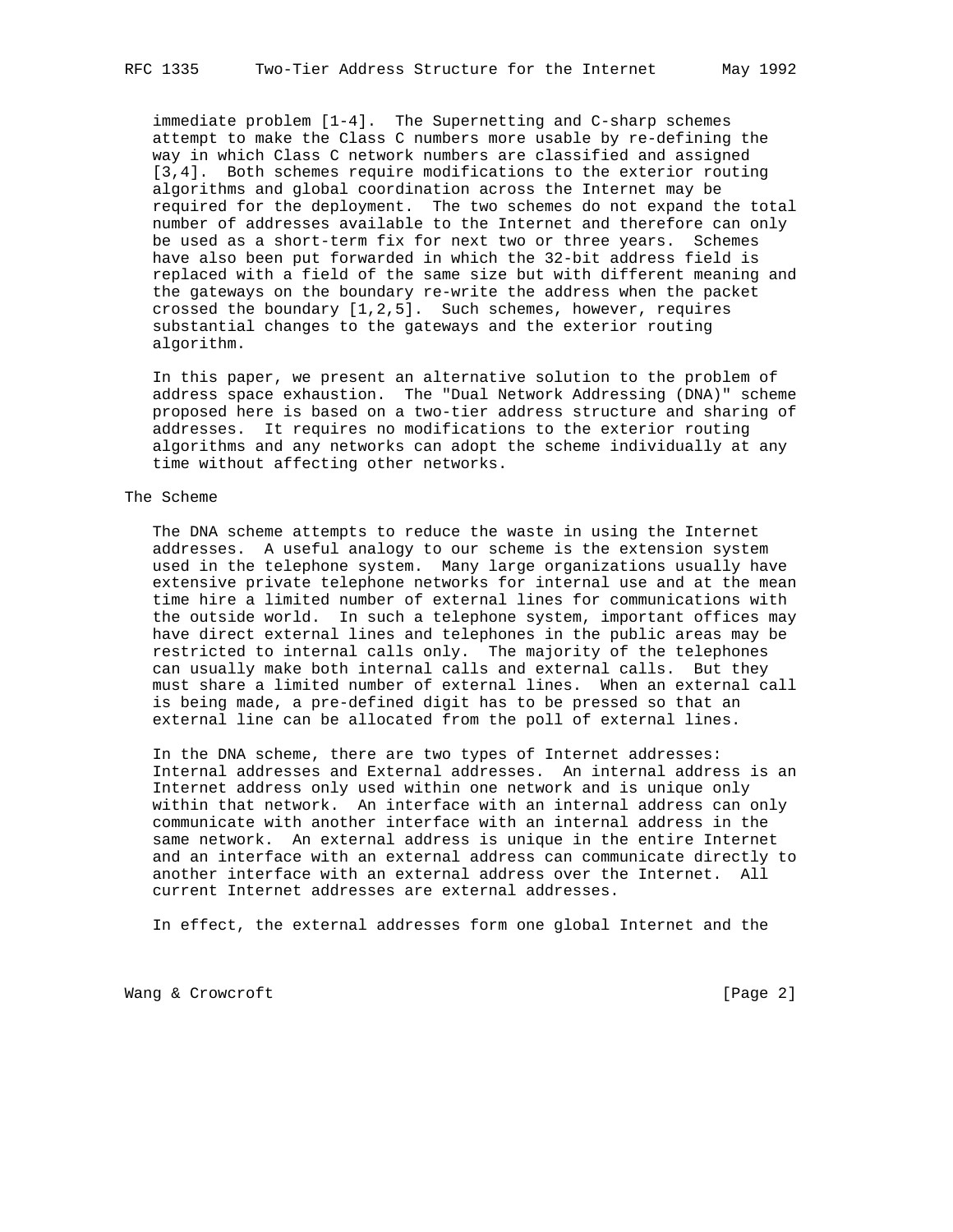internal addresses form many private Internets. Within one network, the external addresses are only used for inter-network communications and internal addresses for intra-network communications. An External Address Sharing Service (EASS) is needed to manage the sharing of external addresses. An EASS server reserves a number of external addresses. When a machine that only has an internal address wants to communicate a machine with an external address in other networks, it can send a request to an EASS server to obtain a temporary external address. After the use, the machine can return the external address to the EASS server.

 We believe that, with the DNA scheme, a network can operate with a limited number of external addresses. The reasons are as follows:

- \* In most networks, the majority of the traffic is confined to its local area networks. This is due the nature of networking applications and the bandwidth constraints on inter-network links.
- \* The number of machines which act as Internet servers, i.e., running programs waiting to be called by machines in other networks, is often limited and certainly much smaller than the total number of machines. These machines include mail servers, domain name servers, ftp archive servers, directory servers, etc.
- \* There are an increasingly large number of personal machines entering the Internet. The use of these machines is primarily limited to their local environment. They may also be used as "clients" such as ftp and telnet to access other machines.
- \* For security reasons, many large organizations, such as banks, government departments, military institution and some companies, may only allow a very limited number of their machines to have access to the global Internet. The majority of their machines are purely for internal use.

 In the DNA scheme, all machines in a network are assigned a permanent internal address and can communicate with any machines within the same network. The allocation of external addresses depends on the functions of the machines and as a result it creates three-level privileges:

 \* machines which act as servers or used as central computing infrastructure are likely to have frequent communications with other networks therefore they may require external addresses all the time. These machines are allocated

Wang & Crowcroft [Page 3]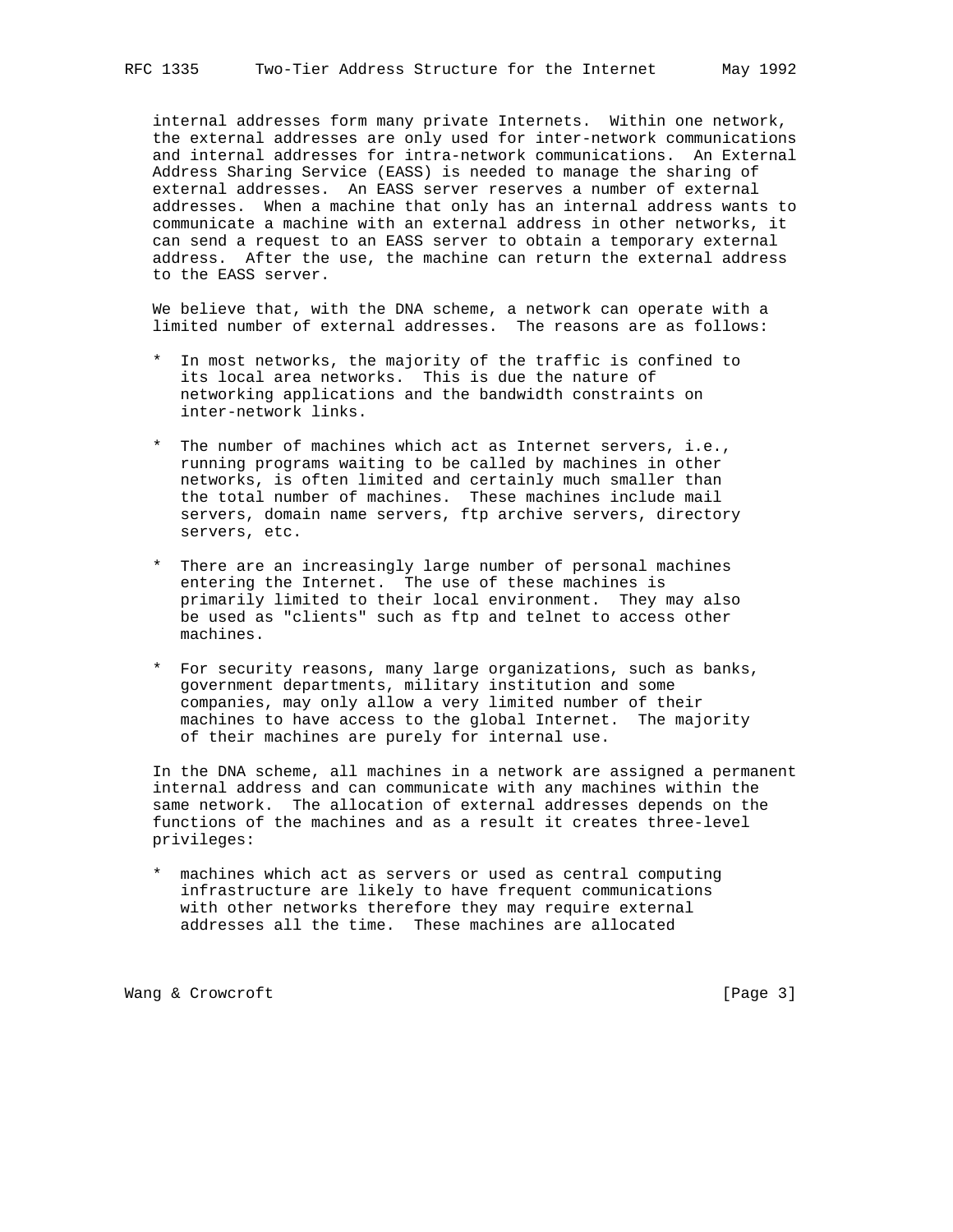permanent external addresses.

- \* machines which are not allowed to communicate with other networks have no external addresses and can only communicate with machines within their own network.
- \* the rest of the machines share a number of external addresses. The external addresses are allocated by the EASS server on request. These machines can only used as clients to call machines in other networks, i.e., they can not be called by machines in other networks.

 A network can choose any network number other than its external network number as its internal network number. Different networks can use the same network number as their internal number. We propose to reserve one Class A network number as the well-known network number for internal use.

The Advantages

 The DNA scheme attempts to tackle the problem from the bottom of the Internet, i.e., each individual network, while other schemes described in the first section deal with the problem from the top of the Internet, i.e., gateways and exterior routing algorithms. These schemes, however, do not need to be consider as mutually exclusive. The DNA scheme has several advantages:

- \* The DNA scheme takes an evolutionary approach towards the changes. Different networks can individually choose to adopt the scheme at any time only when necessary. There is no need for global coordination between different networks for their deployment. The effects of the deployment are confined to the network in which the scheme is being implemented, and are invisible to exterior routing algorithms and external networks.
- \* With the DNA scheme, it is possible for a medium size organization to use a Class C network number with 254 external addresses. The scheme allows the current Internet to expand to over 2 million networks and each network to have more than 16 million hosts. This will allow considerable time for a long-term solution to be developed and fully tested.
- \* The DNA scheme requires modifications to the host software. However, the modifications are needed only in those networks which adopt the DNA scheme. Since all existing Class A and B networks usually have sufficient external addresses for all their machines, they do not need to adopt the DNA scheme, and therefore

Wang & Crowcroft [Page 4]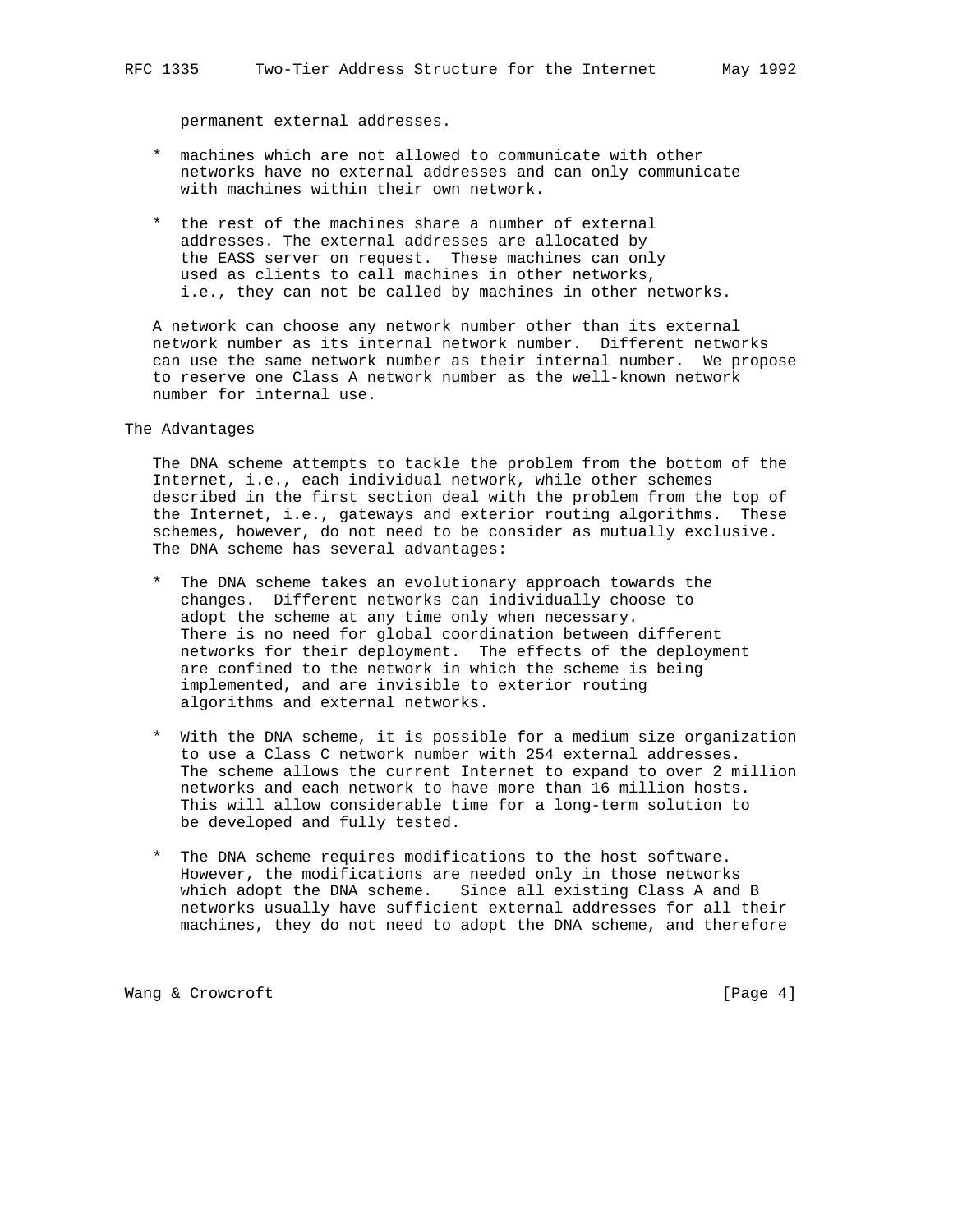need no modifications at all to their software. The networks which need to use the DNA scheme are those new networks which are set up after the Class A and B numbers run out and have to use a Class C number.

- \* The DNA scheme makes it possible to develop to a new addressing scheme without expanding the 32-bit address length to 64-bit. With the two-tier address structure, the current 32-bit space can accommodate over 4 billion hosts in the global Internet and 100 million hosts in each individual network. When we move to a classless multi-hierarchic addressing scheme, the use of external addresses can be more efficient and less wasteful and the 32-bit space can be adequate for the external addresses.
- \* When a new addressing scheme has been developed, all current Internet addresses have to be changed. The DNA scheme will make such a undertaking much easier and smoother, since only the EASS servers and those have permanent external addresses will be affected, and communications within the network will not be interrupted.

# The Modifications

 The major modifications to the host software is in the network interface code. The DNA scheme requires each machine to have at least two addresses. But most of the host software currently does not allow us to bind two addresses to one physical interface. This problem can be solved by using two network interfaces on each machine. But this option is too expensive. Note the two interfaces are actually connected to the same physical network. Therefore, if we modify the interface code to allow two logical interfaces to be mapped onto one single physical interface, the machine can then use both the external address and the internal address with one physical interface as if it has two physical interfaces. In effect, two logical IP networks operate over the same physical network.

 The DNA scheme also has implications to the DNS service. Many machines will have two entries in the local name server. The DNS server must examine the source address of the request and decide which entry to use. If the source address matches the well-known internal network number, it passes the internal address of the domain name. Otherwise, the name server passes the external address.

 An EASS server is required to manage the sharing of the external addresses, i.e., to allocate and de-allocate external addresses to the machines which do not have permanent external addresses. This service can be provided by using the "Dynamic Host Configuration Protocol (DHCP)" [6].

Wang & Crowcroft [Page 5]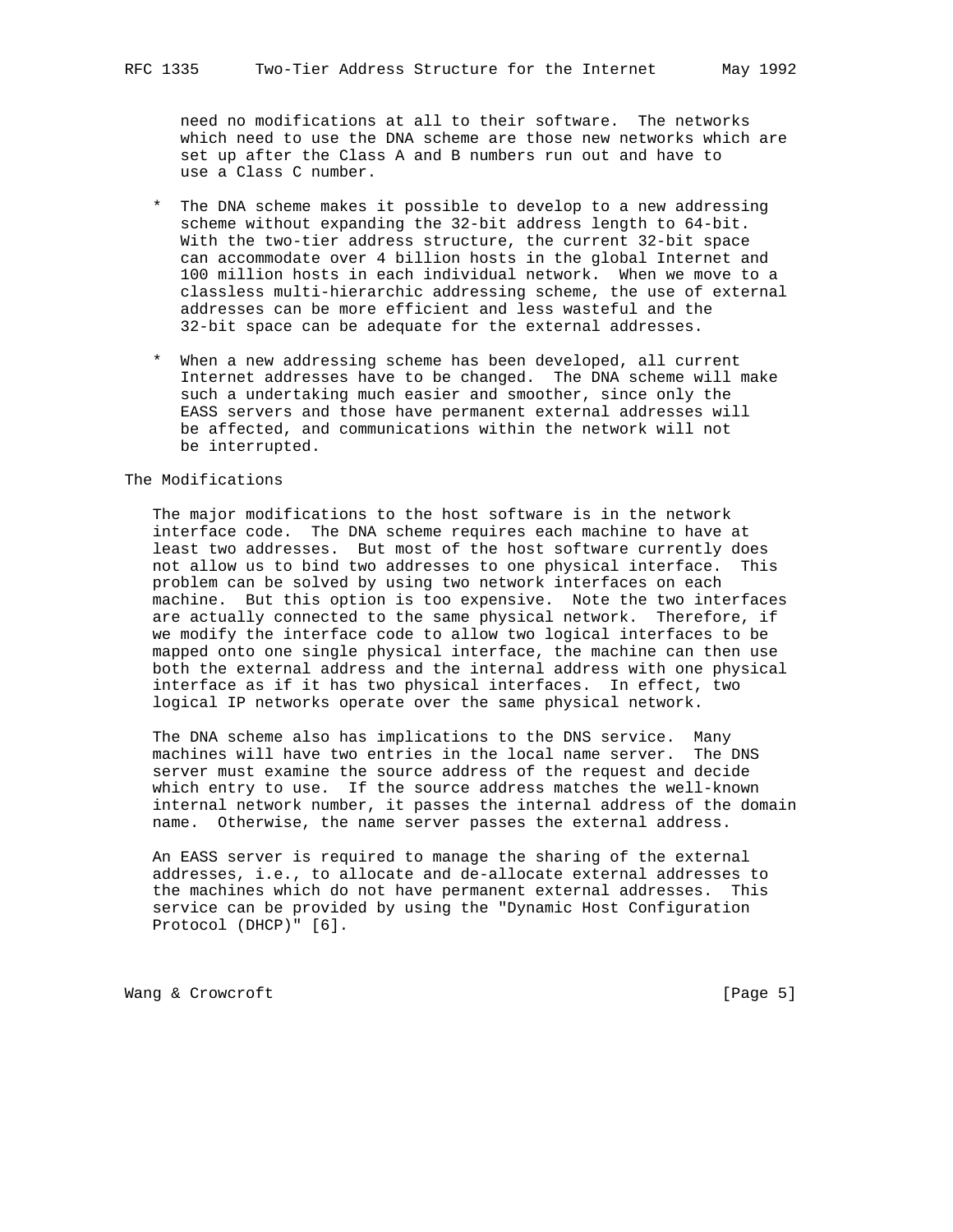Many hosts do an inverse lookup of incoming connections. Therefore, it is desirable the entry in the DNS server be updated whenever a new external address is allocated. This will also allow an machine which currently has a temporary external address to be called by other machines. The updating of the entry in the DNS server can be done more easily if the EASS server and DNS server are co-located.

#### Acknowledgements

We would like to thank J. K. Reynolds for the network statistics, and V. Cerf, C. Topolcic, K. McCloghrie, R. Ullmann and K. Carlberg for their useful comments and discussion.

# References

- [1] Chiappa, N., "The IP Addressing Issue", work in progress, October 1990.
- [2] Clark, D., Chapin, L., Cerf, V., Braden, R., and R. Hobby, "Towards the Future Architecture", RFC 1287, MIT, BBN, CNRI, ISI, UC Davis, December 1991.
- [3] Solensky, F., and F. Kastenholz, "A Revision to IP Address Classifications", work in progress, March 1992.
- [4] Fuller, V., Li, T., Yu, J., and K. Varadhan, "Supernetting: an Address Assignment and Aggregation Strategy", work in progress, March 1992.
- [5] Tsuchiya, P., "The IP Network Address Translator", work in progress, March 1991.
- [6] Droms, R., "Dynamic Host Configuration Protocol", work in progress, March 1992.